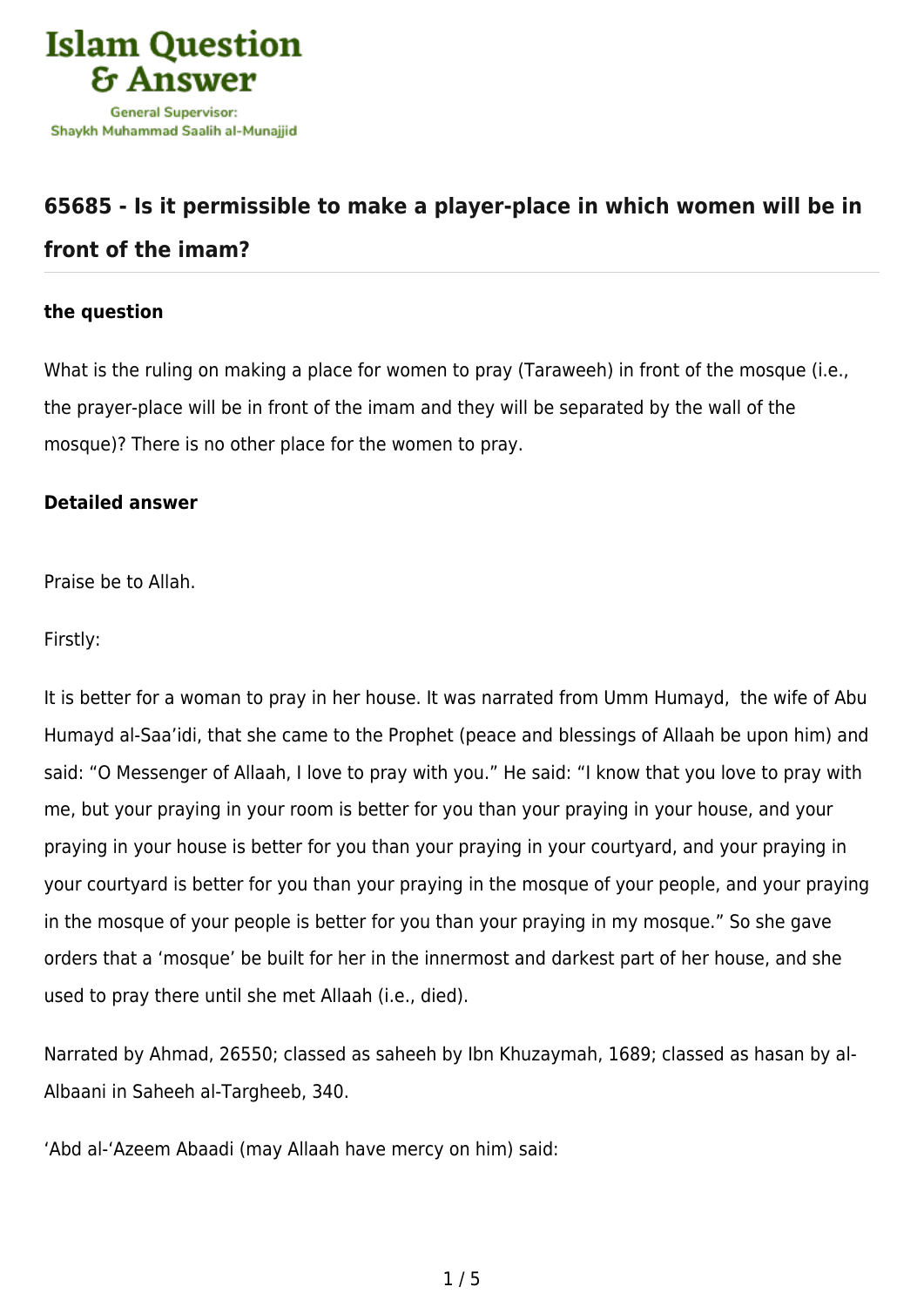

The reason here is that women's praying at home is better so as to avoid fitnah, and that was more strongly emphasized after the tabarruj (wanton display) that women introduced.

'Awn al-Ma'bood, 1/193.

However, if a woman wants to go to the mosque to pray, it is not permissible for anyone to stop her, if she adheres to the conditions stipulated for her to go out, because the Messenger (peace and blessings of Allaah be upon him) said: "Do not stop your womenfolk from going to the mosques if they ask you for permission." Narrated by al-Bukhaari, 865; Muslim, 442.

See also question no. [9232](https://islamqa.com/en/answers/9232).

Secondly:

The basic principle concerning prayer in congregation is that the members of the congregation should be behind the imam. The scholars differed concerning the ruling on one who prays in front of the imam. The most correct of the views is that it is permissible when there is an excuse.

Shaykh al-Islam Ibn Taymiyah (may Allaah have mercy on him) was asked:

Does prayer count if one prays in front of the imam or behind him in the mosque with a barrier between them, or not?

He replied:

If a person prays in front of the imam, there are three scholarly views:

1 – The prayer is valid in all cases, even though it may be makrooh. This is the well-known view of the madhhab of Maalik, and is the former view of al-Shaafa'i.

2 – It is not valid in all cases, as is the view of Abu Haneefah, and of al-Shaafa'i and Ahmad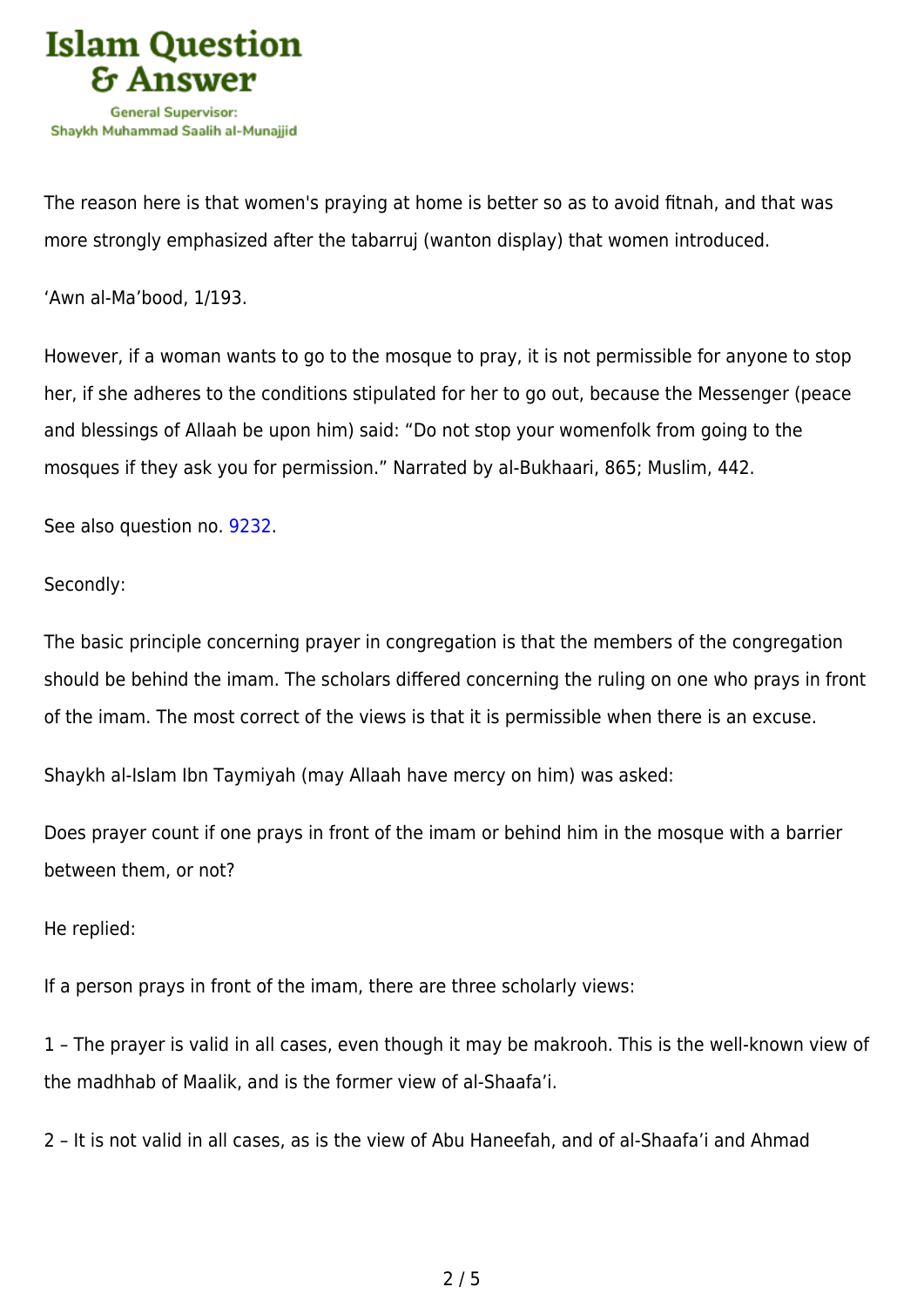

according to the well-known views of their madhhabs.

3 – It is valid if there is an excuse, but not otherwise, such as if there is crowding and a person cannot offer Friday prayer or the funeral prayer except by standing in front of the imam. In that case, praying in front of the imam is better than not praying at all.

This is the view of a number of scholars, and it is an opinion in the madhhab of Ahmad and others. It is the fairest view and is the most likely to be correct, because the most that can be said about not standing in front of the imam is that it is one of the obligatory duties of praying in congregation, and all the obligatory duties may be waived when there is an excuse, even if they are essential parts of the prayer. So it is more appropriate to say that the obligatory duties that are specific to prayer in congregation prayer may be waived. Hence things that the worshipper is unable to do are waived in his case, such as standing, reciting, clothing himself, purity (tahaarah) and so on.

In the case of prayer in congregation, he may sit in the odd-numbered rak'ahs for the purpose of following the imam (i.e., he may sit after the first and third rak'ahs – this applies to one who joins the prayer late, after one rak'ah). If he does that deliberately when he is praying alone, his prayer is invalid. If he catches up with the imam when he is prostrating or sitting, then he should say takbeer and prostrate with him or sit with him, in order to follow him, even though that will not count for him. And he should do the prostration of forgetfulness with the imam, even though he is not the one who forgot.

Also, during the fear prayer, he does not have to face towards the qiblah, and he does many actions, and he leaves the imam before the salaam, and he makes up the first rak'ah before the imam says the salaam, and he does other things that are done in order to be part of the congregation. But if he does them with no excuse, then his prayer is invalid.

The point here is that one prays in congregation according to what one is able to do. If the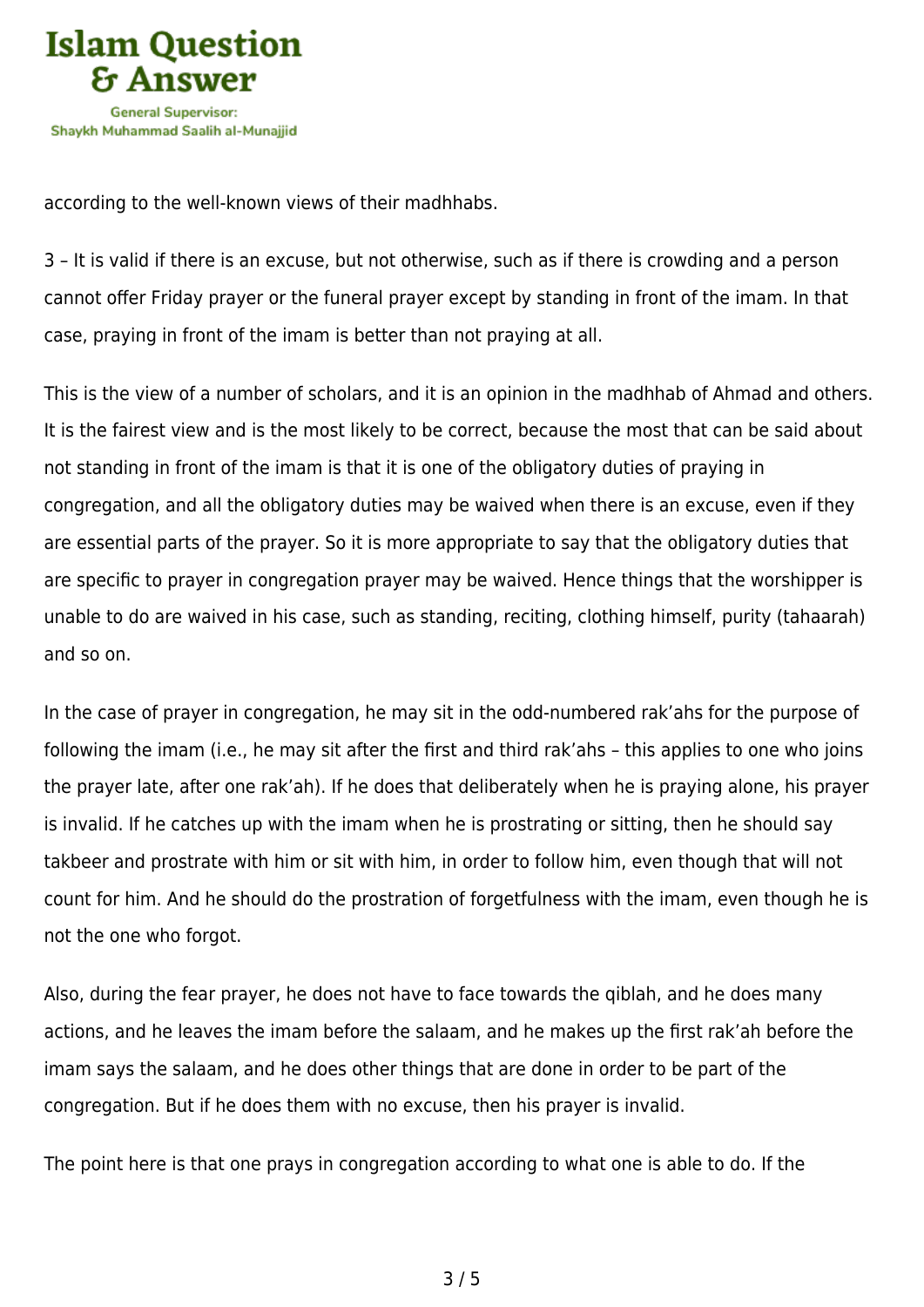

member of the congregation cannot follow the imam except by standing in front of him, the most that can be said is that he has not stood where he should in order to be part of the congregation, and this is less serious than other options.

The same applies to praying behind a row standing alone. If a person cannot find someone to join him, and he did not pull someone out of the row to stand with him, then he should pray standing alone behind the row; he should not leave the congregation. Similarly, if a woman cannot find another woman to stand with her, then she should stand on her own behind the row. This is according to the consensus of the imams, because standing with another person in a row is enjoined when it is possible, not when it is not possible.

Al-Fataawa al-Kubra, 2/331-333

Shaykh Ibn 'Uthaymeen (may Allaah have mercy on him) was asked: Is it permissible for a member of the congregation to stand in front of the imam?

He replied:

The correct view is that it is obligatory for the imam to stand in front, and it is not permissible for a member of the congregation to stand in front of the imam, because the imaam is supposed to be an example and his place is in front of the members of the congregation, so it is not permissible for a person to pray in front of the imam. The Prophet (peace and blessings of Allaah be upon him) used to pray in front of the Sahaabah (may Allaah be pleased with them), and based on that, the prayer of those who pray in front of the imam does not count, and they have to repeat their prayer. But some scholars made an exception in cases of necessity, such as if the mosque is small and there is not enough room for everyone; in that case they may pray to the right and the left of the imam, and in front of him and behind him, because of necessity. End quote.

Majmoo' Fataawa Ibn 'Uthaymeen, 13/44